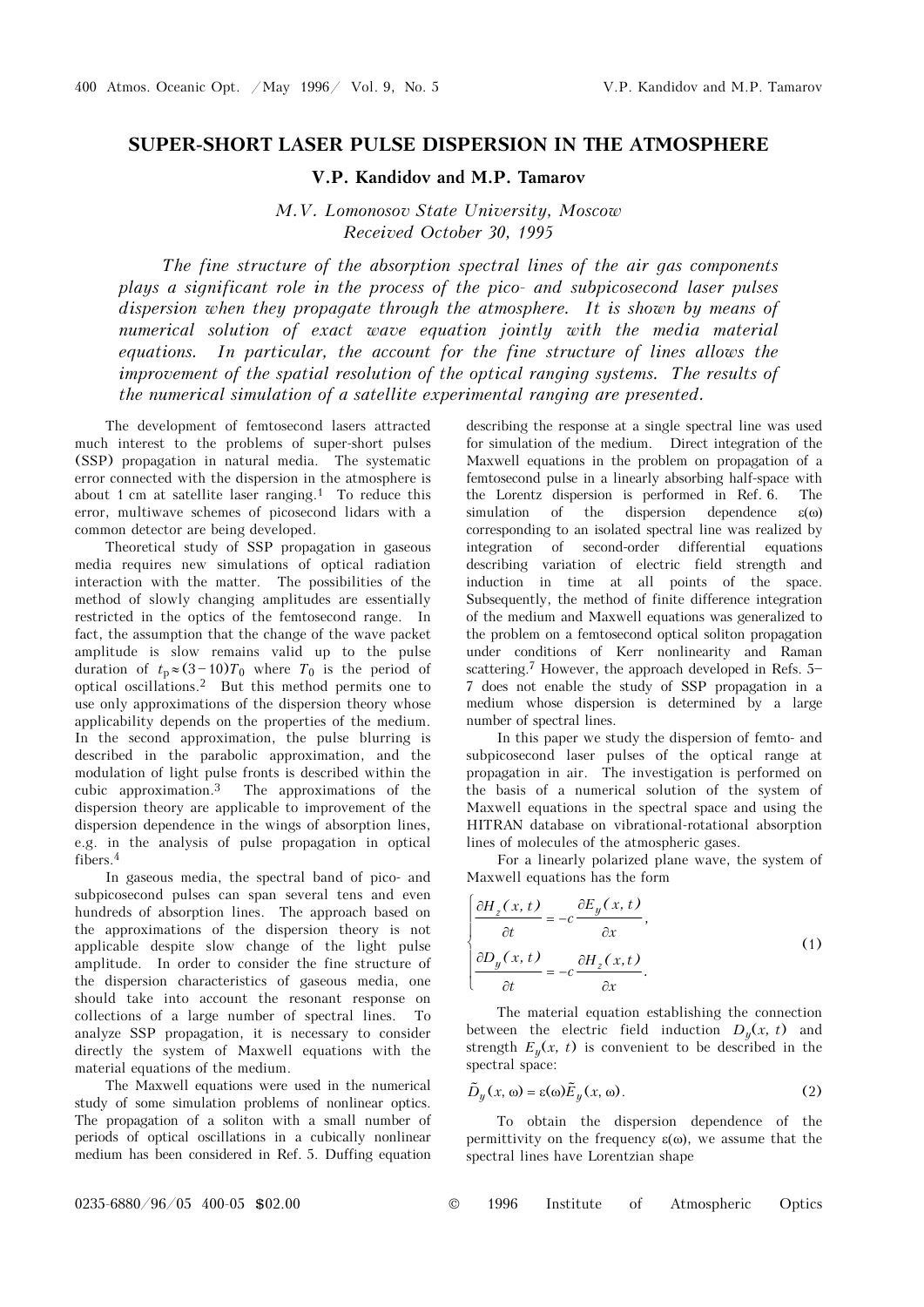where  $\omega_{0m}$ ,  $\delta_m$ ,  $A_m$  are parameters of the *m*th line, *M* is the number of lines. This assumption is valid for most of isolated lines in the visible range for the near-ground atmospheric layer where the collisional broadening dominates. $8$  According to experimental data, $8$  the Lorentzian profile is preserved for the central part of the line providing the maximal contribution to the dispersion dependence for a gas mix. The presentation of ε(ω) in the form (3) corresponds to the medium simulation as a set of linear oscillators whose natural frequencies and attenuation coefficients correspond to the central frequencies  $\omega_{0m}$  and widths  $\delta_m$  of the spectral lines.

The solution of the system of equations (1) and (2) in the spectral space has the form

$$
\tilde{E}_y(x, \omega) = \tilde{E}_{0\omega} e^{i (k(\omega)x - (\omega/c)x)} e^{-i\omega t}, \qquad (4)
$$

where  $\tilde{E}_{0\omega} = \tilde{E}_y (x = 0, \omega)$  are complex amplitudes of the pulse spectral components at the beginning of the propagation;  $k(\omega) = \left(\frac{\omega}{c}\right) \sqrt{\varepsilon(\omega)}$  is the wave number. The solution  $(4)$  is written in the running time  $\tau = t - \frac{x}{c}$ . To obtain the strength of the pulse field  $E_y(x, t)$  at a given distance *x*, it is necessary to perform the inverse Fourier transform of the expression (4).

When describing the medium response we took into consideration the whole array of spectral lines of the gas components lying within the frequency band of a pulse. The spectroscopic database HITRAN9 contains much information about the parameters of the molecular absorption lines of 31 gaseous components of the atmosphere in the frequency range from 0 to  $23000 \text{ cm}^{-1}$ . In particular, it contains data on the position of an absorption line center  $v_m$  [cm<sup>-1</sup>], selfbroadening coefficient  $v_{m \text{ self }}$  [cm<sup>-1</sup>/atm], and air broadening  $\gamma_{m\ \rm air}$  [cm<sup>-1</sup>/atm] of a line at 296 K, its integral intensity reduced to a single molecule  $S_m$  [cm<sup>-1</sup>/mol⋅cm<sup>-2</sup>] (Ref. 10):

$$
S_m = \frac{1}{N} \int \alpha(v) \, dv. \tag{5}
$$

The spectral absorption coefficient  $\alpha_m(v)$  of the *m*th line of a gaseous component is equal to<sup>10</sup>

$$
\alpha_m(v) = \frac{S_m N}{\pi} \frac{\gamma_m}{(v - v_m)^2 + \gamma_m^2}, \ \alpha_m(v) = 2 \text{Im } k(v), \ (6)
$$

where *N* is the number density of this molecular component. The halfwidth  $\gamma_m$  of the line is defined by the formula

$$
\gamma_m = (\gamma_{m \text{ self}} \beta + \gamma_{m \text{ air}} (1 - \beta)) P, \qquad (7)
$$

where  $β$  is the partial content of the gas in the air; *P* is the air pressure, atm.

Expressions  $(5)$ ,  $(6)$ , and  $(7)$  enable one to find the dispersion relations  $k$ (ω) for gaseous components of the air mixture under given conditions using the spectroscopic database HITRAN.

In the numerical calculations, the wavelength of laser radiation was taken to be equal to that of a dye laser  $\lambda = 0.65$  μm (v = 15384.6 cm<sup>-1</sup>). The pulse was assumed to be spectrally bounded Gaussian one

$$
E_y(x = 0, t) = E_0 \exp(-2t^2/t_p^2). \tag{8}
$$

Its duration  $t_p$  is 20 - 200 fs. Thus the pulse occupied the spectral region from 100 to 1000  $cm^{-1}$ . In this spectral region the strongest absorption lines belong to water vapor  $(S \ge 10^{-25} \text{ cm}^{-1}/\text{mol}\cdot\text{cm}^{-2})$ . The width of the absorption lines of water vapor was determined for the relative humidity of 70%  $(\beta = 0.015)$  and normal pressure corresponding to the mean stochastic model of the atmosphere for summer of a mid-latitude zone.<sup>11</sup> As to other gases of the air mixture, this spectral region is either a transmission region, or the intensity of their absorption lines is essentially less and their contribution to the dispersion can be neglected. Nevertheless, the number of lines producing a significant contribution to the dispersion dependence  $k(v)$  was about 10-100. For instance, the number *M* of lines for which  $S \ge 10^{-25}$  cm<sup>-1</sup>/mol⋅cm<sup>-2</sup> is 110 for the pulse of  $t_p = 20$  fs. The initial spectrum  $G_0(v)$  of a Gaussian pulse of the duration  $t_p = 200$  fs at the wavelength  $\lambda = 0.65 \mu m$ , the absorption spectrum  $\alpha_m(v)$  of water vapor in the atmosphere, and the spectrum of the pulse  $G(v)$  after passing a horizontal path of length  $x = 3000$  m are presented in Fig. 1. One can see narrow dips at the frequencies of water vapor absorption lines in the pulse spectrum  $G(v)$  at the end of the path.

A large number of narrow spectral lines in the frequency band of the considered pulse essentially complicates the numerical investigation of the above formulated problem. Indeed, the spectral resolution of the computation grid must be sufficiently high to reflect the profile of separate absorption lines of air gaseous components. This means that the discretization step in the spectral region Δν is less than the width of a separate line γ*<sup>m</sup>*

$$
\Delta v \le \gamma_m \approx 0.2 - 0.5 \text{ cm}^{-1}.
$$

At the same time, the time step Δ*t* must be less than the optical oscillation period  $\frac{2\pi}{\omega}$  in order to reproduce the oscillations:

$$
\Delta t < (2\pi/\omega). \tag{10}
$$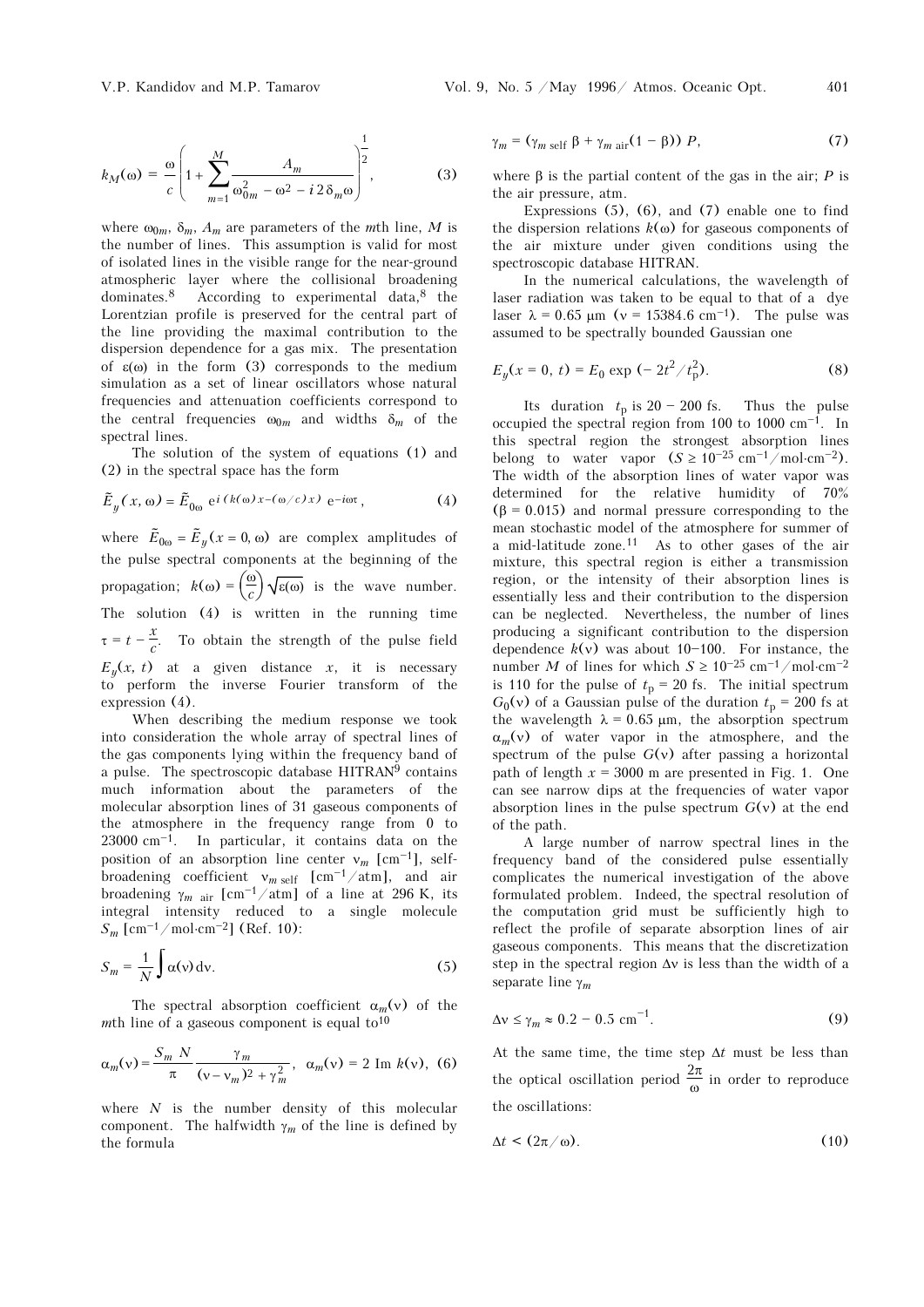

*FIG. 1. The initial spectrum G*<sub>0</sub>(v) *of Gaussian pulses*  $t_p = 200$  fs *at the wavelengths*  $\lambda = 0.65$  μm *(solid line)*  $\dot{a}$ <sup>*and*</sup>  $\lambda = 0.64 \mu m$  *(dot-and-dash line), absorption spectrum* α*m*(ν) *of water vapor in the atmosphere, and the spectrum of the pulse G(v)*  $(t_p = 200 \text{ fs},$  $\lambda = 0.65$   $\mu$ m) *after passing a horizontal path of length*  $x = 3000$  m.

Assuming 
$$
\Delta t \approx 0.2 \frac{2\pi}{\omega}
$$
 or  $\Delta t \approx 0.2 \frac{\lambda}{c}$  we obtain that

the upper boundary  $\Omega$  of the spectral region satisfies the condition

$$
\Omega \ge 5 \, \left( \frac{1}{\lambda} \right) \, \text{cm}^{-1}.\tag{11}
$$

The number of points in the spectral space for a given step Δν is

$$
N = \Omega / (\Delta \omega). \tag{12}
$$

We obtain the following estimation for the parameters considered

$$
\Delta t = 0.43 \cdot 10^{-15}
$$
 s,  $\Omega = 77000$  cm<sup>-1</sup>,  $N = 2^{19}$ .

The *N*-dimensional array of points covers the spectral range from  $14000$  to  $17000$  cm<sup>-1</sup> involving about 300 most intense absorption lines. The temporal behavior of the field intensity in the pulse was considered on the interval  $N\Delta t = 2.2 \cdot 10^{-10}$  sec what made it possible to reproduce the formation of long tails at the pulse trailing edge in numerical experiments with a sufficient reliability.

Large dimension of the arrays processed requires a computer with no less than 8 Mb RAM. The simulation of a separate version of SSP propagation on a PC $-486DX4/100$  took about 30 min.

Let us consider dispersion distortions of pico- and subpicosecond pulses in the atmosphere. The loss of energy caused by absorption at narrow water vapor lines is small for a pulse of duration  $t_p = 200$  fs. The integral energy loss is 4.4% along a horizontal path of length 3000 m at 70% humidity. The dispersion effect is shown as a long tail of a small amplitude which is formed at the trailing edge (Fig. 2*a*).



*FIG. 2. The electric field strength in the Gaussian pulse*  $t_p = 200$  fs,  $\lambda = 0.65$  μm *after passing a horizontal path of length x* = 3000 m *at air humidity of* 70% *(a) and the electric field strength of the Gaussian pulse t*<sub>p</sub> = 200 fs,  $\lambda$  = 0.65 µm *after passing a horizontal path of length* 6000 m *at air humidity of*  70% *(b).* 

Let us define the root-mean-square duration of a pulse as follows:

$$
\tau_{\rm rms} = (\langle \tau^2 \rangle - \langle \tau \rangle^2)^{1/2},
$$
  
where  $\langle \tau^k \rangle = \left( \int t^k |E(t)|^2 dt \right) / \left( \int |E(t)|^2 dt \right), k = 1, 2.$ 

For a Gaussian pulse (8), the rms duration  $\tau_{\rm rms}$  is connected with the duration  $t_p$  by the expression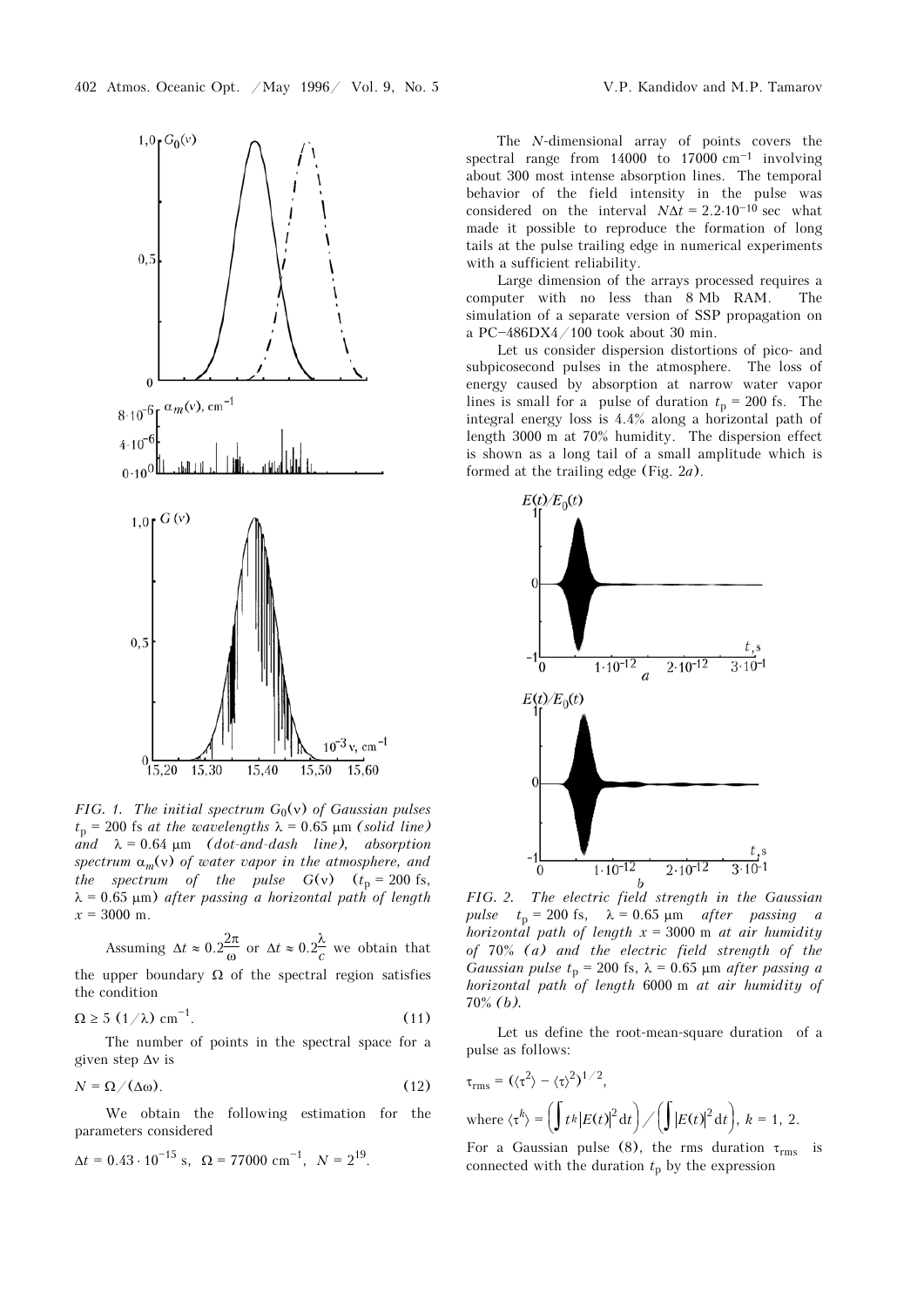$t_p = 2\sqrt{2} \tau_{\text{rms}}$ .

The relative increase of rms duration is 2% for the considered parameters.

Figure 2*b* presents a 200 fs pulse passed a distance of 6000 m. The loss of pulse energy increased to 6.9%. In spite of a small absorption, the shape of the pulse was considerably distorted. The amplitude of the tail increased, and the tail took the shape of low-frequency beatings caused by superposition of responses of a large number of oscillators whose frequencies fall within the spectral region of the pulse. The rms duration increased by 4.8%.

The result of SSP dispersion essentially depends on the fact whether the pulse spectrum falls within the absorption band of a gas or not. The numerical experiment shows that the distortion of the pulse shape can be neglected if the whole pulse spectrum is in the band of air transparency or the absorption lines are weak  $(S < 10^{-26} \text{ cm}^{-1} / \text{mol} \cdot \text{cm}^{-2})$ . However, one should pay much attention to the cases when there are intense absorption lines on the wing of the pulse spectrum. Such a case is shown in Fig. 1 by a dot-and-dash line for a pulse with the duration 200 fs and the carrier frequency  $v = 15484.6$  cm<sup>-1</sup>. In this case, the energy loss is 3.2% after passing 6 km in the near-ground layer, the rms duration increases by 1.9%. In this connection, it should be noted that the influence of spectral lines which are far from the carrier frequency increases and the role of dispersion can be considerable for pulses of non-Gaussian shape when the pulse spectrum broadens or the pulse is frequency modulated. The character of the dispersion does not change for shorter pulses. However, the relative contribution of narrow bands of spectral lines of water vapor decreases with the increase of the spectral width of the pulse, and the effect of dispersion distortion of the pulse shape develops at longer distances. Figure 3 presents the electric field strength  $E_y(x, t)$  variation within the pulse duration, 20 fs,  $\lambda = 0.65 \text{ }\mu\text{m}$  after passing a horizontal near-ground path of 6000 m length and its spectrum. One can see oscillations of the field  $E_y(x, t)$  with optical frequency  $\omega_0$  and field beats at the trailing edge of the pulse. The integral energy loss was 1.6%, and its rms duration increased by 0.6%. Thus, dispersion spreading only begins to play its role along this path. As the analysis shows, the simplification of the dispersion model by introducing the small number of equivalent lines corresponding to real line bands leads to a qualitatively different character of dispersion distortions.

Figure 4 presents the result of simulation of picosecond pulse propagation under conditions close to the experiment of precise satellite ranging.1 This experiment was performed in 1993 by Prague investigators together with Austrian scientists. The ranging was performed at three wavelengths  $\lambda_1 = 0.45$ ,  $\lambda_2 = 0.532$ ,  $\lambda_3 = 0.683$  μm simultaneously by pulses of duration  $t_p = 25$  to 35 ps. The measurements of the difference in the pulse travel time at different wavelengths made it possible to improve the current atmospheric model describing the general dispersion behavior in the considered frequency range. The calibration of the scheme at the near-ground path of 6000 m length shows that the experimental differences in the pulse travel time are different by approximately 10% from theoretical ones obtained for the given meteorological conditions. To improve the ranging accuracy, it is necessary to use more accurate dispersion models of the atmosphere when processing the experimental data.1



*FIG.* 3. The electric field strength in the Gaussian pulse  $t_p = 20$  fs,  $\lambda = 0.65$  µm after passing a horizontal near*ground path of* 6000 m *length and the spectrum of the pulse.*